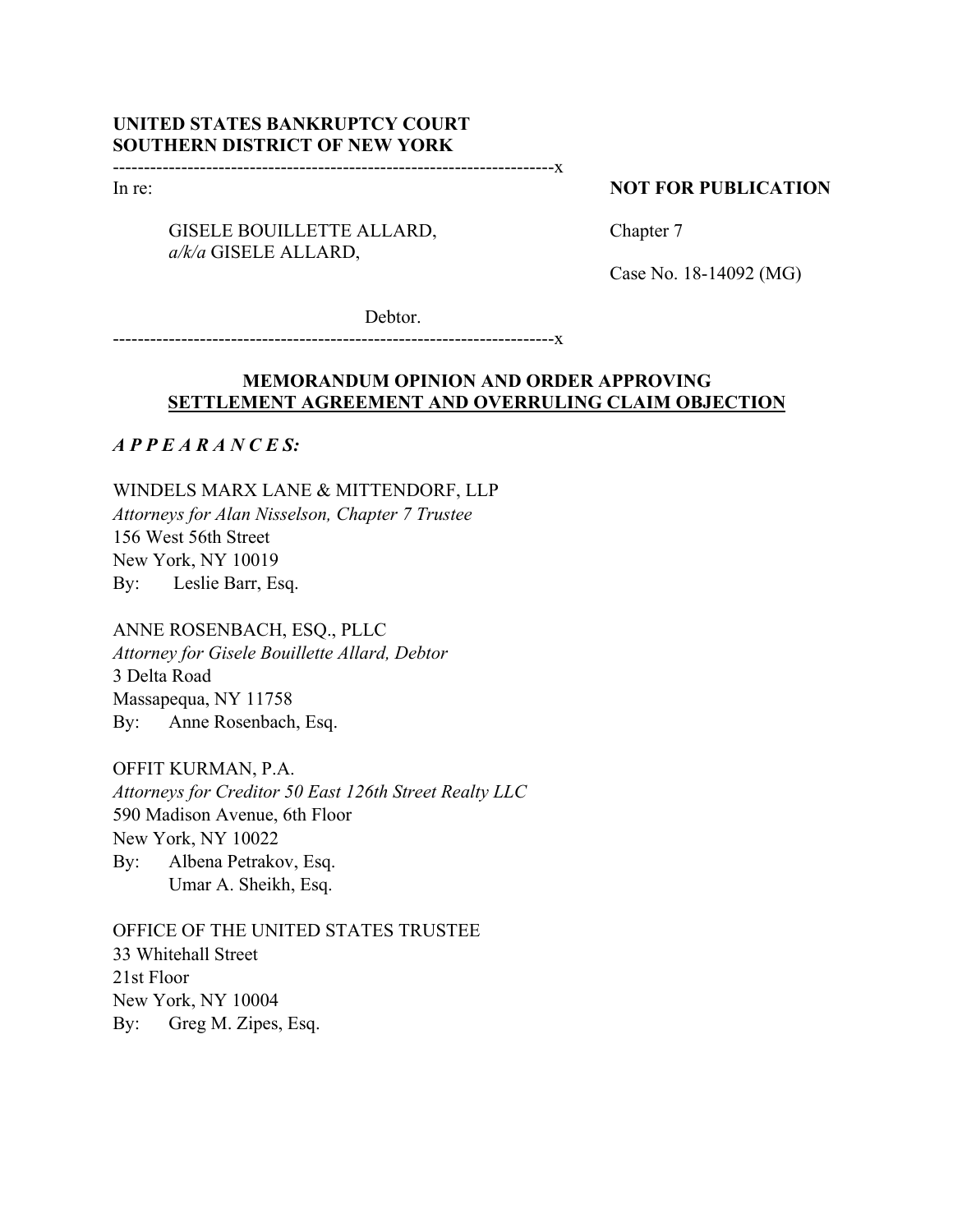# **MARTIN GLENN UNITED STATES BANKRUPTCY JUDGE**

Pending before the Court is the motion of Alan Nisselson (the "Trustee"), in his capacity as chapter 7 trustee of the estate of Gisele Bouillette Allard (the "Debtor"), for entry of an order approving a stipulation (the "Stipulation") between the Trustee and 50 East 126th Street Realty, LLC ("126 Realty"), to resolve treatment of 126 Realty's claim ("Claim No. 3," Claim # 3-1) and to authorize the Trustee to expend estate funds to procure insurance policies. ("Motion," ECF Doc. # 168.) The Trustee has attached a declaration in support of the Motion. ("Trustee Decl.," ECF Doc. #168-3.) The Debtor filed an objection to the Motion. ("9019 Objection," ECF Doc. # 173.) 126 Realty submitted a statement in support of the 9019 Motion. ("126 Realty Statement," ECF Doc. # 175.) The 126 Realty Statement is supported by the declaration of Umar A. Sheikh. ("Sheikh Decl.," ECF Doc. # 176.) The Trustee also filed a reply to the 9019 Objection. ("Reply," ECF Doc. # 177.) On June 7, 2021, the Court held a hearing on the Motion (the "Hearing"). On June 10, 2021, a transcript of the Hearing was filed. ("Transcript," ECF Doc. # 181.)

Also pending before the Court is the Debtor's objection to Claim No. 3. ("Claim Objection," ECF Doc. # 172.) A hearing on the Claim Objection has been scheduled for July 7, 2021; however, as the Court concludes that the Claim Objection lacks merit, for the reasons explained below in connection with the Court's discussion of the Motion, the Claim Objection is **OVERRULED**, and the hearing cancelled.

The 9019 Objection and the Claim Objection both rest on the Debtor's contention that a scrivener's error in a judgment of foreclosure and sale order by New York State Supreme Court Justice Judith N. McMahon, dated September 28, 2018, became the basis for a claim in excess of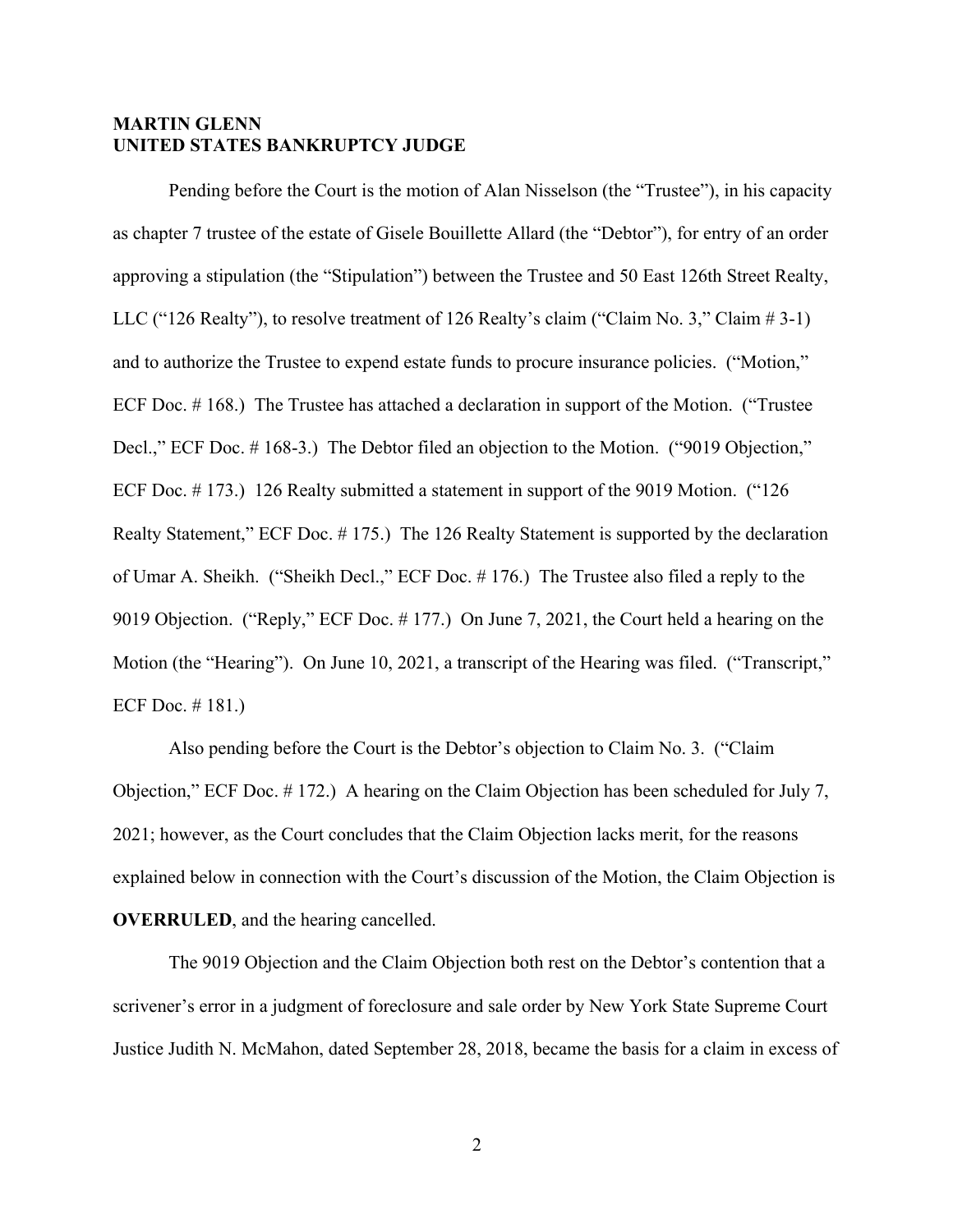\$5 million  $(\$5,255,638.91)$ ,<sup>1</sup> where—the Debtor contends—the claim amount should have been entered as \$525,538.91. ("JFS Order," ECF Doc. #176-1 at 11-17.) In essence, the Debtor argues that the amount of "\$5,255,38.91"—the sum which is in fact expressly included in the JFS Order—should be interpreted to mean \$525,538.91 rather than \$5,255,638.91.2 This argument is easily refuted, however, because the \$5,255,638.91 amount (1) appears later in the JFS Order, (2) equals the correct mathematical result when applying 25% compound interest to the \$94,677.16 principal for 19 years, and (3) is included in the Debtor's own schedules.

Alas, this is not the first time the Debtor has objected to the amount awarded to 126 Realty by the State Court. The Debtor has made several unsuccessful attempts to overturn this judgment, seeking to have the state trial court reconsider its decision, as well as seeking to appeal the trial court decision. The Court recognizes the substantial difference between the original principal amount of Debtor's debt—\$100,00—and the staggering amount she now owes—in excess of \$7 million. As detailed below, the bankruptcy court may not review the State Court's decision. Therefore, the Debtor's objections to the Motion and to Claim No. 3 must fail.

Accordingly, for the reasons discussed below, the Court **GRANTS** the Motion and **OVERRULES** the 9019 Objection and the Claim Objection.

#### **I. BACKGROUND**

#### **A. The Bankruptcy Case**

On December 19, 2018, the Debtor filed a voluntary petition under chapter 11 of the Bankruptcy Code. ("Petition," ECF Doc. # 1.) On January 21, 2019, the Debtor filed her

<sup>1</sup> As interest has continued to accrue in the more than two and a half years since entry of the JFS Order, the total amount of Claim No. 3 has now grown to \$7,120,547.68. (*See* Claim No. 3 at 5.)

<sup>2</sup> At the Hearing, the Debtor's counsel admitted that the Debtor's sole argument is that the "\$5,255,38.91" amount should be \$525,538.91 rather than \$5,255,638.91. (Transcript at 10:18–23.)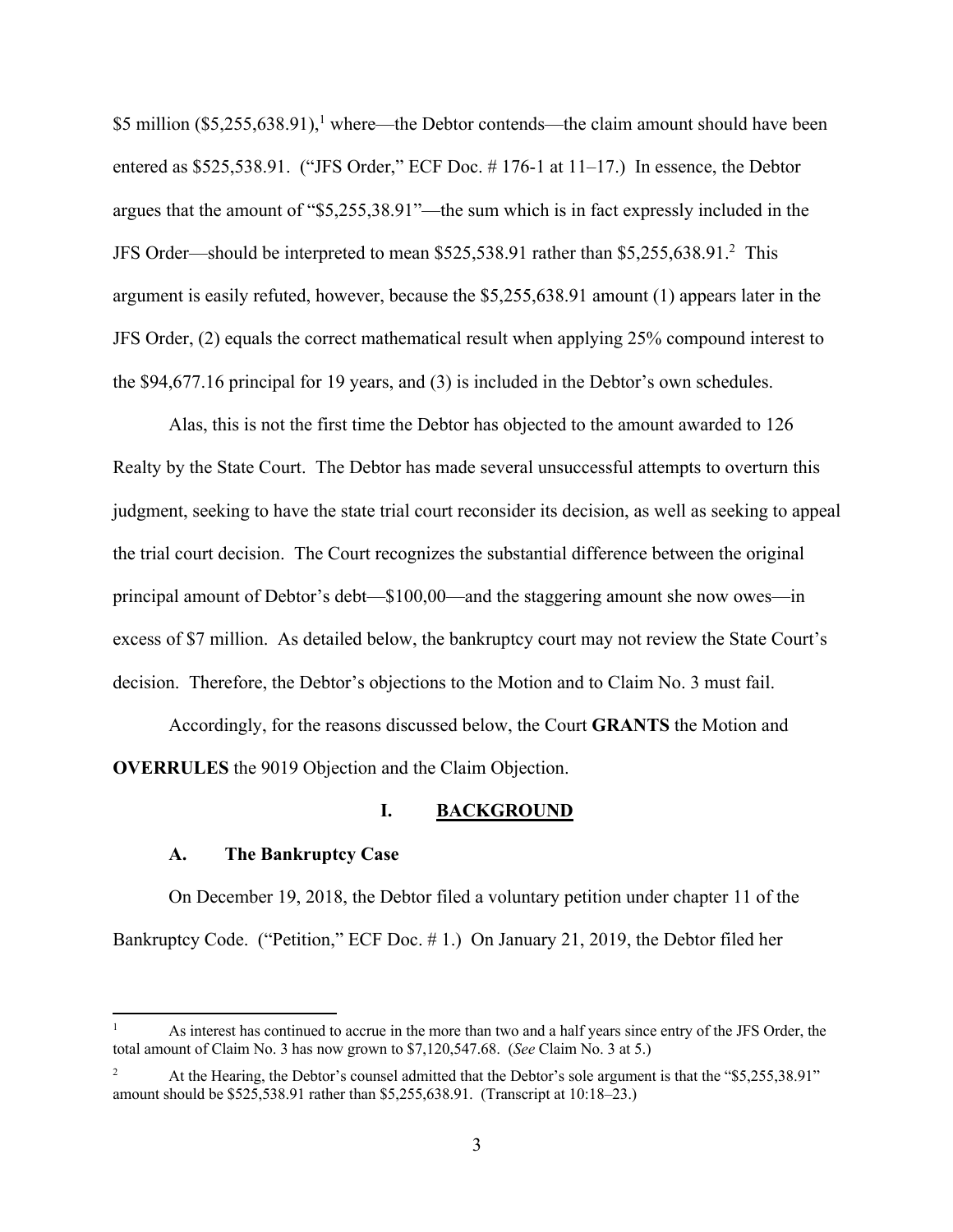schedules (the "Schedules," ECF Doc. # 14), which list 126 Realty as having a claim for \$5,255,638.91, supported by collateral having a value of \$1,400,000.00. (*Id.* at 11.) The collateral that supports the claim is the apartment building located at 50 East 126th Street, New York, New York 10035 (the "Property"). On April 18, 2019, 126 Realty filed a proof of claim for \$7,120.547.68. (Claim No. 3.) Attached to Claim No. 3 is a description of interest and cost calculation, showing interest added to the claim of \$5,255,638.91, first at a rate of 25% (compounded) per year until the entry of judgment of foreclosure and sale (the "Judgment") by the state trial court (the "State Court"), then at a post-judgment rate of 9% up until the filing of the Petition, for a total of \$7,113,819.68. (*Id.* at 5.) The claim amount also includes sums of \$1,428; \$300; and \$5,000 ordered pursuant to the Judgment, for the total of \$7,120.547.68. (*Id.*)

On February 25, 2019, 126 Realty filed a motion for relief from the automatic stay to enforce its rights to the Property and to complete a foreclosure sale. ("Lift-Stay Motion," ECF Doc. # 18.) The Court granted the Lift-Stay Motion, modifying the stay so that 126 Realty could complete the pending foreclosure proceeding in the State Court. (ECF Doc. # 22.)

In addition to the Property, the Debtor owned other real property, including properties at 32 West 120th Street, New York, New York, 10027 (the "120th Street Property"); 134 West 119th Street, New York, New York 10029 (the "119th Street Property"); 239 Lenox Avenue, New York, New York 10027 (the "Lenox Ave Property") (*see* Lift-Stay Motion ¶ 6), as well as a property at 8201 Abbott Avenue, Miami Beach, Florida 33141 (the "Miami Property"). (Schedules at 3.) The Schedules list the Miami Property as securing a debt of \$311,836.00 and having a collateral value of \$880,822.00. (*Id.*at 11.)

On April 12, 2019, the Office of the United States Trustee (the "UST") filed a motion to convert the case to a case under chapter 7 of the Bankruptcy Code or, in the alternative, to

4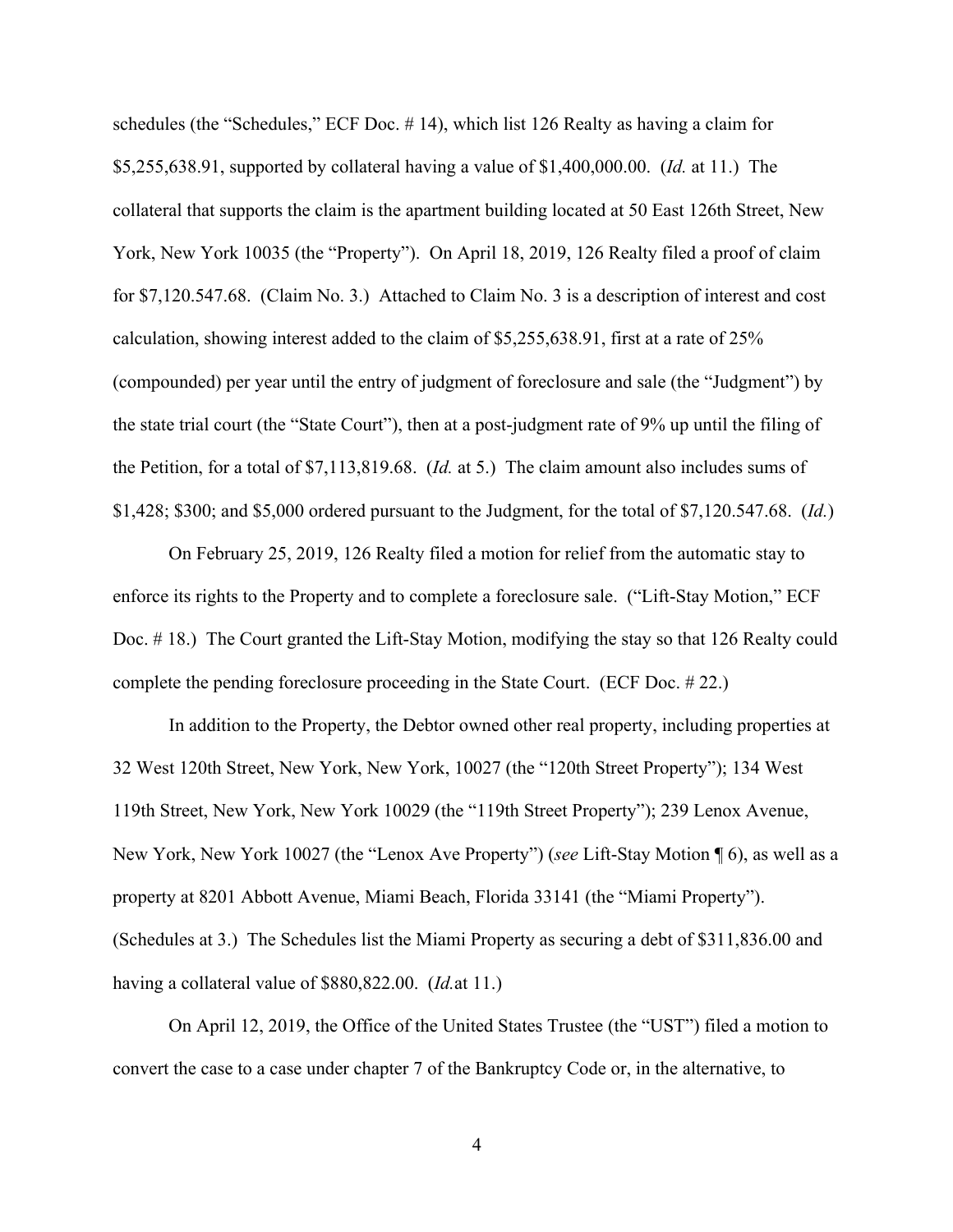dismiss the case. (ECF Doc.  $\#$  24.) The Debtor, through her first attorney,<sup>3</sup> Steven Amshen, filed a cross-motion to dismiss the case rather than have it converted to a case under chapter 7. (ECF Doc. # 29.) On May 7, 2019, the Court entered an order converting the case to a case under chapter 7 (ECF Doc.  $\#$  32), and the Trustee was appointed. (ECF Doc.  $\#$  33.) Since his appointment, the Trustee has sold 120th Street Property and the Lenox Ave Property. (*See*  Motion to Sell Property Free and Clear, ECF Doc. # 44; Memorandum Opinion Approving Sales at Auction of Two Properties Owned by the Debtor (the "Sale Order"), ECF Doc. # 84.) The 120th Street Property sold for \$2,803,931.50; and the Lenox Ave Property sold for \$2,713,600.00. (Sale Order at  $4-5$ ; Interim Trustee's Final Report, ECF Doc.  $\# 112$ , at 4.) The Trustee currently holds \$3,265,999.55, comprised of, *inter alia*, the net proceeds of those sales less Court-approved expenses and distributions. (Motion ¶ 10.)

#### **B. The Underlying State Proceedings Giving Rise to Claim No. 3**

In 1998, the Debtor purchased the Property from Robert Robinson for \$135,000, paying \$35,000 at the time of purchase and executing a promissory note (the "Note") for the principal balance of \$100,000. (Lift-Stay Motion ¶ 8.) The Debtor did not make any payments on the Note, and, in July 2005, 126 Realty's predecessor in interest (the "Estate"<sup>4</sup> or the "Plaintiff") commenced foreclosure proceedings in the State Court. (Sheikh Decl. ¶ 3.) The State Court granted summary judgment in favor of the Estate and appointed a referee<sup>5</sup> (the "Referee") to determine the amount due on the Note and the mortgage. (*Id.* ¶¶ 5–7.)

The Debtor is currently on her fourth attorney. She has been represented in this case by Steven Amshen (Petroff Amshen LLP), Robert J. Gumenick, Joel Shafferman (Shafferman & Feldman, LLP), and Anne Rosenbach (Anne Rosenback, Esq., PLLC).

<sup>4</sup> After Mr. Robinson (the original seller) died, his estate commenced foreclosure proceedings with respect to the Property.

<sup>&</sup>lt;sup>5</sup> The State Court actually appointed two referees; however, the first referee's determination of the amount due on the Note was rejected on the basis that the Debtor never received notice of the hearing before the first referee. The discussion that follows relates only to the second referee.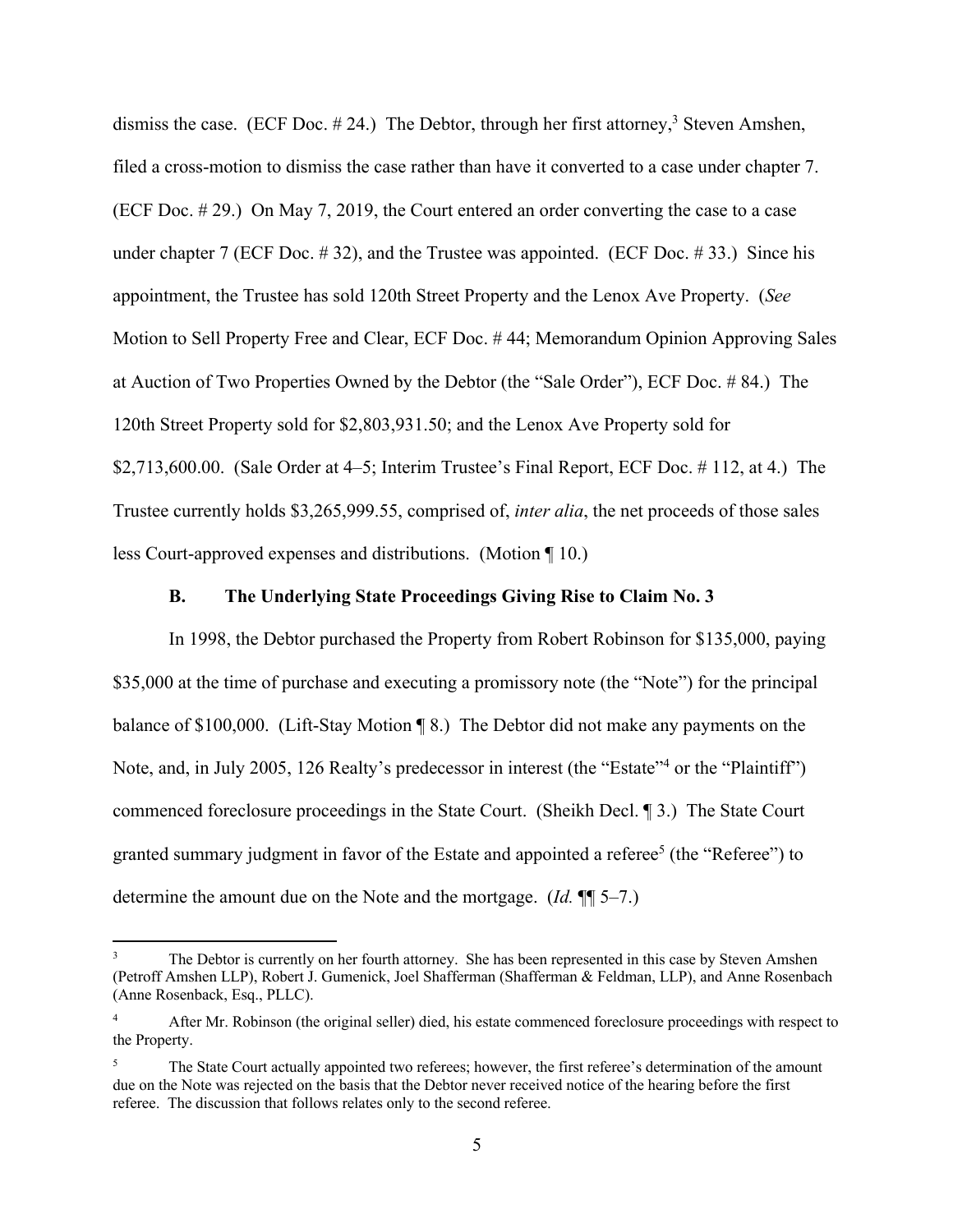On August 1, 2009, the Referee issued a reasoned report (the "Referee Report," ECF Doc. # 18-4), finding the total due on the Note to be \$329,272.62. (*Id.* at 21.) The Referee determined that the original amount of monthly payments on the Note should have been "\$1,161.09, to repay the \$100,000 loan amortized at 7% per annum over the ten year term." (*Id.* ¶ 10.) As the foreclosure proceeding was not commenced until after the applicable statute of limitations had already run with respect to the first several payments on the Note, the referring trial judge found that those payments should not be included in the principal amount. (*Id.* ¶ 11.) The Referee found the total principal amount less the time-barred payments to be \$94,677.16. (*Id.* ¶ 12.) The Referee noted that the Plaintiff had sought an interest rate of 24.9% as this did not exceed the 25% maximum rate permitted by the criminal usury law. (*Id.* ¶ 15 (citing Penal Law  $\S$  190.42<sup>6</sup>).) The Debtor argued that she owed no principal or interest as the Note was usurious. (*Id.* ¶ 16.)

The Referee concluded that the Note was a purchase money mortgage and therefore not subject to civil usury restrictions, but still subject to criminal usury restrictions. (*Id.* ¶ 18.) Because the Referee found that the Note's default rate of 5% interest per *day* far exceeded the criminal usury restrictions of 25%, the Referee applied an interest rate of 24.9%. (*Id.* ¶ 22.) The Referee declined to apply compound interest as requested by the Plaintiff, finding that the Note did not expressly provide for compound interest. (*Id.* ¶¶ 23–25.) Accordingly, the Referee determined that 24.9% interest should apply from the first non-time-barred payment date (August 1, 1999) until entry of summary judgment in favor of the plaintiff (July 6, 2006), for a total principal and pre-judgment interest amount of \$258,017.44. (*Id.* at 21.) The Referee then concluded that post-judgment interest should accrue on the principal at the statutory rate of 9%

While the Referee Report actually cites to Penal Law  $\S$  190.24, this appears to be a typo, as it is Penal Law § 190.42 that sets forth the crime of criminal usury in the first degree.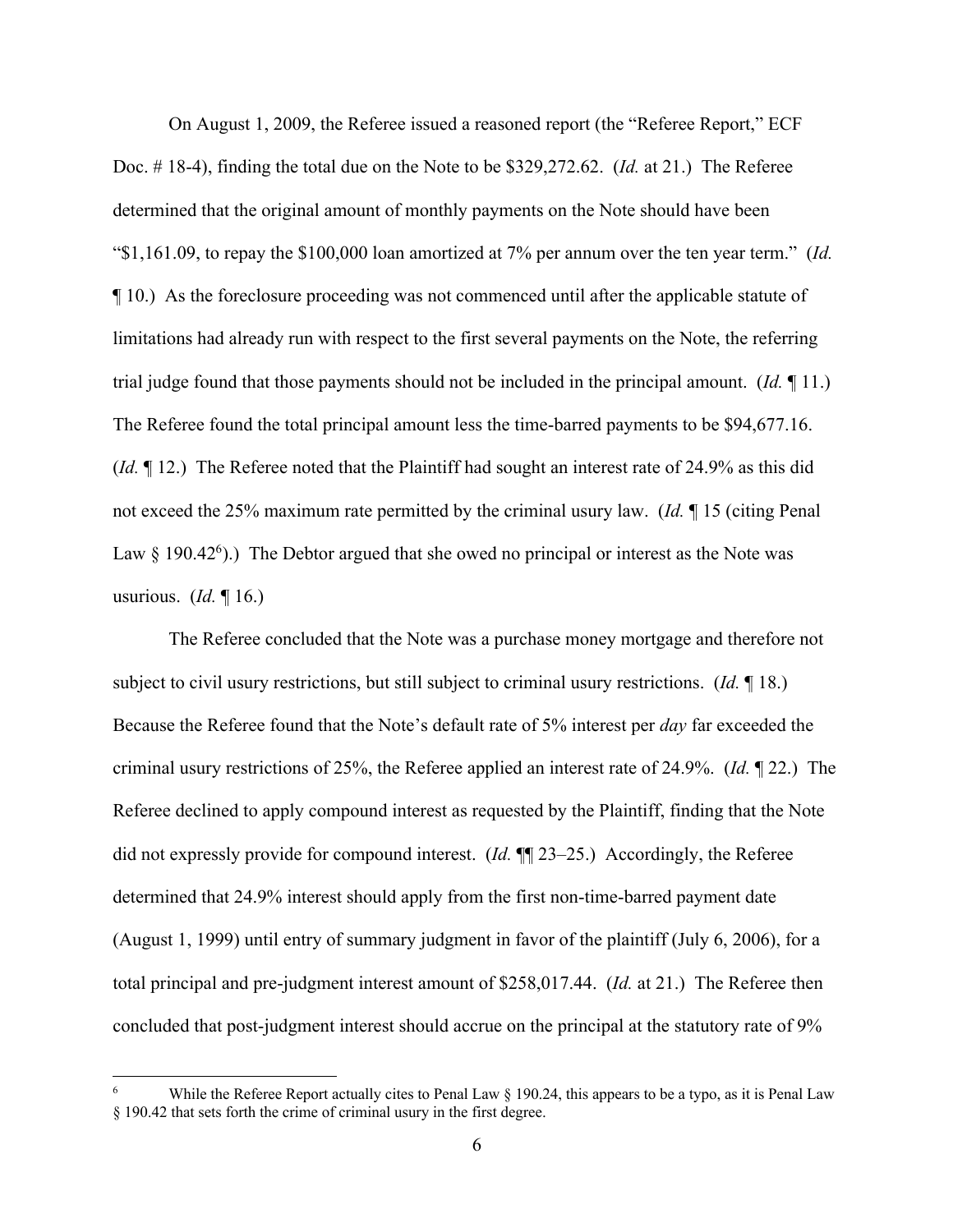from the date of judgment through the date of the Referee Report for a total of \$329,272.62. (*Id.*)

For the next nine years the Plaintiff and the Debtor fought over the Referee Report.<sup>7</sup> On March 22, 2018, the Plaintiff filed a motion for an order modifying the Referee Report, confirming the Referee Report as modified; and awarding the Plaintiff a judgment of foreclosure and sale. ("Modification Motion," ECF Doc. # 176-4.) The Modification Motion appears to be the first instance where the amount of 126 Realty's claim (\$5,255,638.91) that is listed in the Schedules appears. By the Modification Motion, the Plaintiff sought, *inter alia*, to clarify that the 2006 judgment was not a judgment of foreclosure (and thus the 9% post-judgment statutory rate should not have applied and should be replaced with the default rate); to set the default rate at 25%; and to fix the amount due on the Note at \$5,255,638.91, as of July 1, 2017. (*Id.* ¶ 4.) Most notably, in a section with the heading "**\$5,55,638.91** [sic] **DUE AS OF JULY 1, 2017 BASED ON 25% PER ANNUM DEFAULT INTEREST RATE**," the Plaintiff sets forth "calculations showing \$5,25,638.91 [sic] is due as of July 1, 2017." (*Id.* at 19 & ¶ 43.) The Plaintiff sets out detailed calculations showing compound interest at 25% beginning July 1, 1999, and running to July 1, 2017, for a total of \$5,255,638.91. (*Id.* ¶ 43.) Notwithstanding the Plaintiff's several typos in the Modification Motion, the calculations applying the 25% compound interest to the beginning principal balance of \$94,677.19 do indeed yield an ending balance of \$5,255,638.91 over the relevant time period. The Plaintiff acknowledged the

"profound difference" between the original principal amount on the Note and the asserted amount in excess of \$5 million but submitted that, as the Debtor "ignored her obligation for

<sup>7</sup> The Modification Motion (defined below) notes that the Plaintiff made requests for modification of the Referee Report and for a new referee hearing in 2011, 2015, and 2017. (Modification Motion ¶ 10.)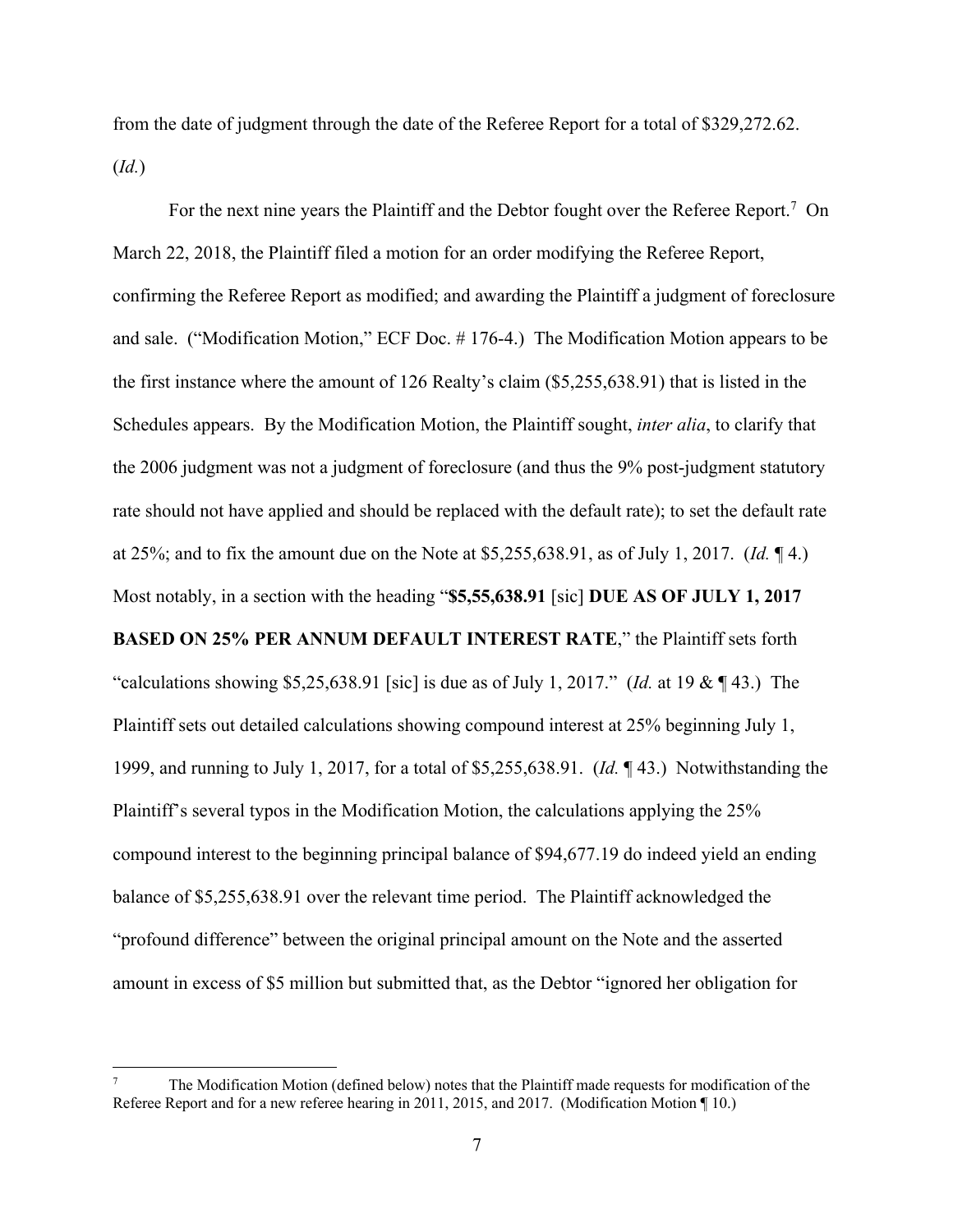nineteen [sic] while no doubt reaping the benefits, rents and profits of the property[,] [i]t is now time for the defendant to bear the consequences of their default." (*Id.* ¶ 44.) The Modification Motion stated in a parenthetical that interest should be compounded annually; it did not offer any argument why that modification of the Trustee Report was warranted.<sup>8</sup> (See id. 143 ("maximum interest rate being 25% per annum (25% compounded annually)").)

In the JFS Order dated September 4, 20189 (filed September 28, 2018), Justice Judith N. McMahon entered judgment in the amount set out in the Modification Motion: \$5,255,638.91.<sup>10</sup> The State Court also awarded the three other sums (\$1,428.00; \$300.00; and \$5,000.00) contained in Claim No. 3. (JFS Order at 14.) While the Sheikh Declaration characterizes the JFS Order as "detailed" (Sheikh Decl. ¶ 12), the JFS Order contains no reasoning or analysis why it adopted the calculation provided by the Plaintiff or why it modified the Referee Report to permit compound interest.

The Debtor made several unsuccessful attempts to overturn this judgment, seeking to have the trial court reconsider its decision, as well as making several unsuccessful attempts to appeal the decision. The Debtor filed an order to show cause in the State Court seeking to rescind the JFS Order. ("OSC," ECF Doc. # 176-5 at 2–13.) Justice McMahon denied the OSC on November 9, 2018, stating, in a handwritten note:

While the Sheikh Declaration characterizes this as a candid explanation that the Plaintiff's calculations are based on compound interest, reasonable minds may disagree as to the level of candor, particularly where the Plaintiff offers no substantive argument why the Referee's conclusion declining to apply compound interest should be ignored.

The date on the page bearing the judge's signature is September 14; however, later filings refer to the date of the JFS Order as September 4, 2018.

<sup>&</sup>lt;sup>10</sup> This number is represented at one point in the JFS Order as \$5,255,83.91, and the Debtor has sought to argue in the 9019 Objection and the Claim Objection that this number, which is clearly a typographical error, was meant to be the true amount of the judgment. However, \$5,255,638.91, appears later in the JFS Order, it is precisely the number contained in the Modification Motion, it is the correct mathematical result when applying 25% compound interest to the \$94,677.16 principal for 19 years, and, finally, it is the number listed in the Debtor's Schedules.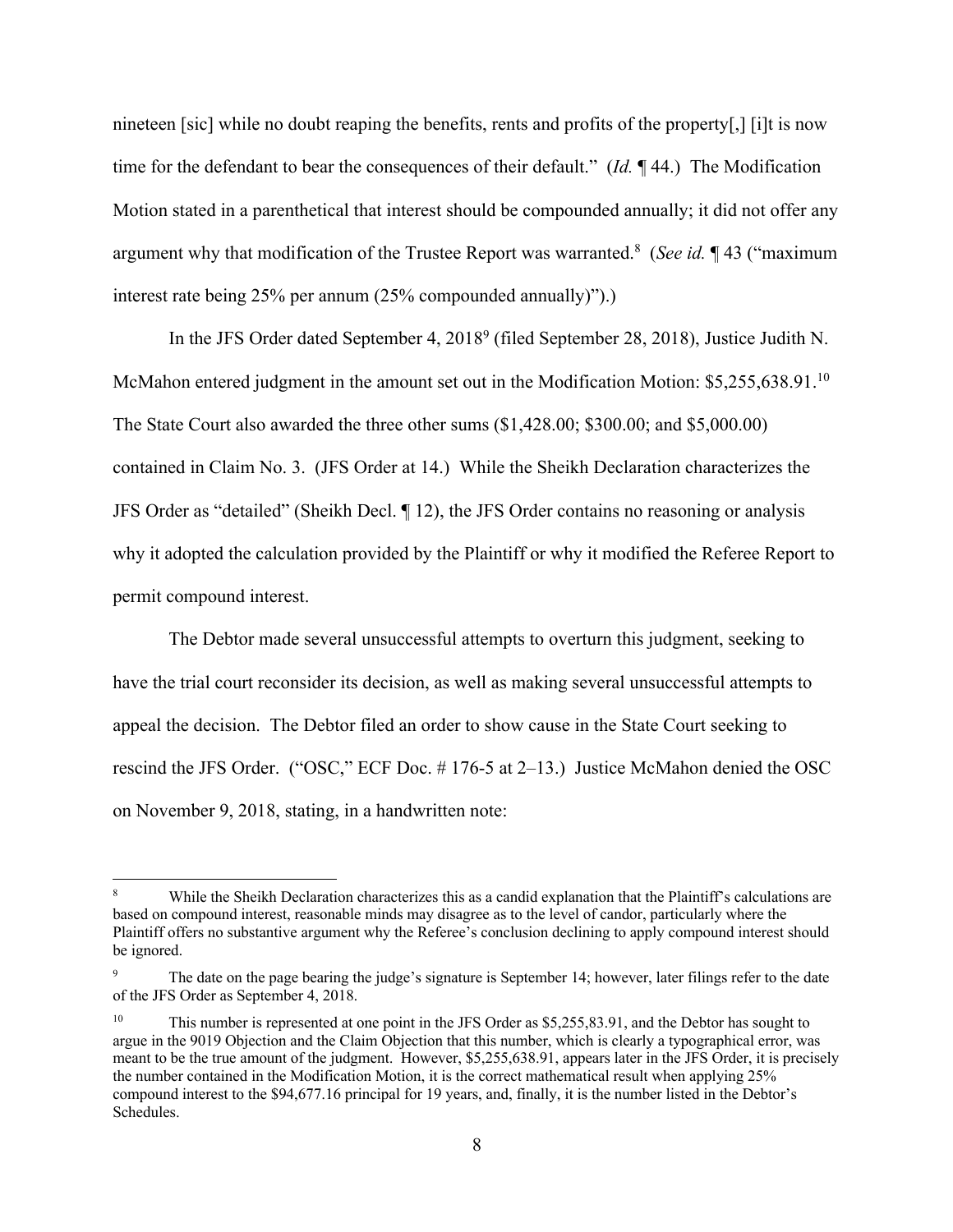This order to show cause is denied after oral argument. This is a mortgage that goes back to 1998 and not one payment has been made since that date. This court finds no meritorious cause for vacating the default as all issues have been adjudicated in the last 13 years.

(*Id.* at 4.) On January 11, 2019, Justice McMahon denied another motion by the Debtor for an

order to show cause. (ECF Doc. # 176-6.) On May 17, 2019, Justice Arlene P. Bluth denied the

Debtor's motion for reargument as moot. (ECF Doc. # 176-7.) On September 9, 2019, Justice

Bluth denied another attempt by the Debtor to correct the amount of the judgment set out in the

JFS Order. (ECF Doc. # 176-9.) Justice Bluth acknowledged the Debtor's arguments about

compound interest but noted that she was not able to

review decisions made by the judge previously assigned to the case; that is the province of the appellate court. Justice McMahon awarded plaintiff a judgment and the interest rate sought by plaintiff; if Allard did not agree with that decision, then her remedy was to pursue an appeal and to file a motion to reargue (which she did but was unsuccessful).

(*Id.* at 13.) The Debtor also initiated several appeals, which she failed to perfect. (Sheikh Decl. ¶¶ 24, 30.) At the Hearing, the Debtor's counsel acknowledged that she reviewed the Debtor's various unperfected appeals, as well as the orders of Justices McMahon and Bluth referred to above. (Transcript at 10:24–13:22.)

## **II. LEGAL STANDARD**

### **A. Proof of Claim**

The filing of a timely proof of claim constitutes prima facie evidence of the validity and amount of the claim. Fed. R. Bankr. P. 3001(f). To rebut the prima facie validity of a claim, an objecting party must "produce evidence equal in force to the prima facie case. The objector must produce evidence equal in force to that provided by the claimant to rebut the presumption of the claimant's prima facie case." *In re Residential Cap., LLC*, 501 B.R. 624, 641 (Bankr. S.D.N.Y.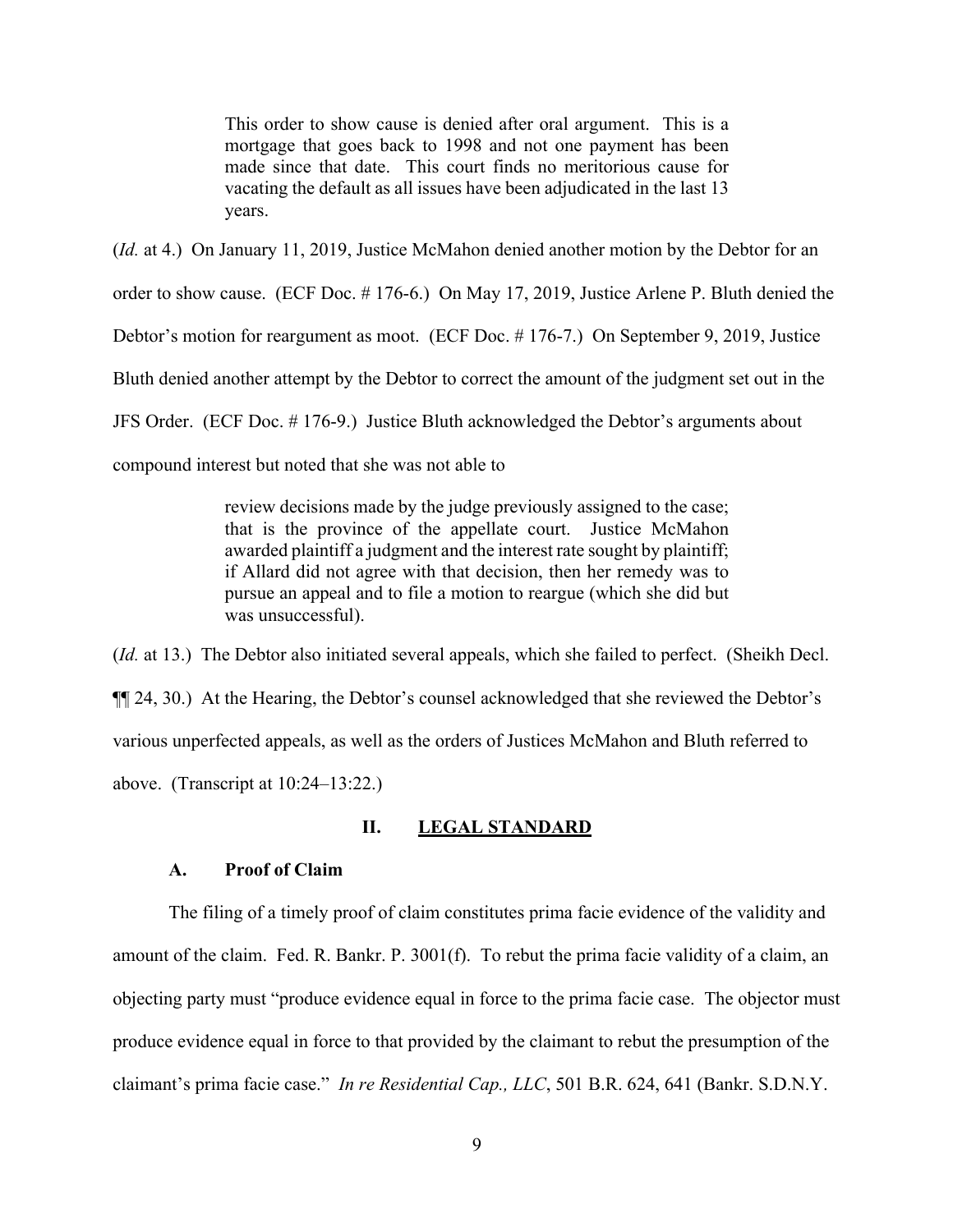2013). Only once the objector satisfies the burden of producing evidence sufficient to rebut the claimant's prima facie case does the burden "shift[] back to the claimant to produce additional evidence to prove the validity of the claim by a preponderance of the evidence." *Id.*

### **B.** *Rooker-Feldman* **Doctrine**

The *Rooker-Feldman* doctrine is premised upon two Supreme Court decisions: *Rooker v.* 

*Fidelity Trust Co.*, 263 U.S. 413 (1923) and *District of Columbia Court of Appeals v. Feldman*,

460 U.S. 462 (1983). In a more recent decision explaining the *Rooker-Feldman* doctrine, the

Supreme Court explained:

The *Rooker–Feldman* doctrine takes its name from the only two cases in which we have applied this rule to find that a Federal District Court lacked jurisdiction. In *Rooker*, a party who had lost in the Indiana Supreme Court, and failed to obtain review in this Court, filed an action in Federal District Court challenging the constitutionality of the state-court judgment. We viewed the action as tantamount to an appeal of the Indiana Supreme Court decision, over which only this Court had jurisdiction, and said that the aggrieved litigant cannot be permitted to do indirectly what he no longer can do directly. *Feldman*, decided 60 years later, concerned slightly different circumstances, with similar results. The plaintiffs there had been refused admission to the District of Columbia bar by the District of Columbia Court of Appeals, and sought review of these decisions in Federal District Court. Our decision held that to the extent plaintiffs challenged the Court of Appeals decisions themselves—as opposed to the bar admission rules promulgated nonjudicially by the Court of Appeals—their sole avenue of review was with this Court.

*Lance v. Dennis*, 546 U.S. 459, 463 (2006) (internal quotation marks and citations omitted).

The *Rooker-Feldman* doctrine bars "cases brought by state-court losers complaining of

injuries caused by state-court judgments rendered before the district court proceedings and

inviting district court review and rejection of those judgments." *Exxon Mobil Corp. v. Saudi* 

*Basic Indus. Corp.*, 544 U.S. 280, 284 (2005). "Underlying the *Rooker-Feldman* doctrine is the

principle, expressed by Congress in 28 U.S.C. § 1257, that within the federal judicial system,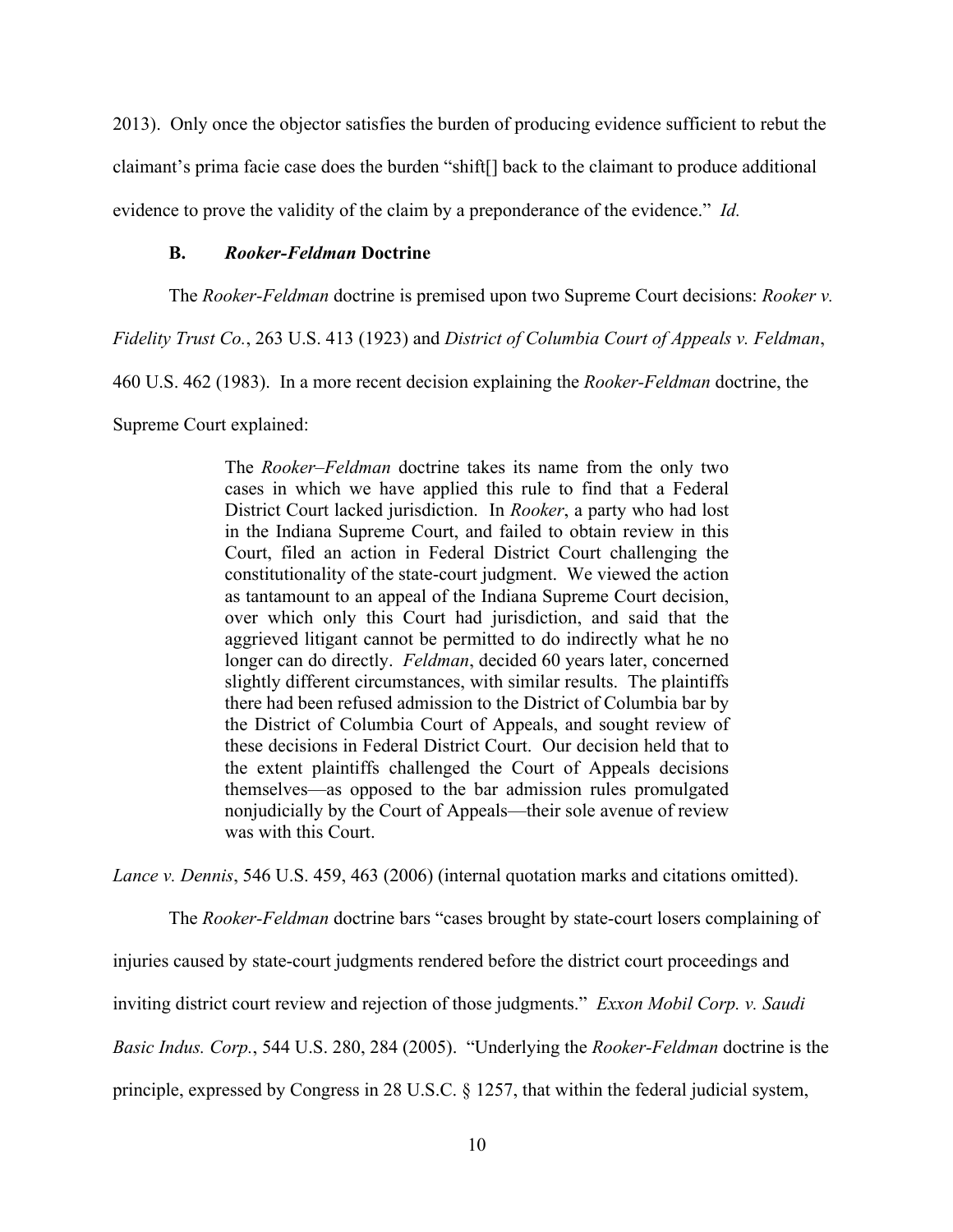only the Supreme Court may review state-court decisions." *Hoblock v. Albany Cnty. Bd. Of Elections*, 422 F.3d 77, 85 (2d Cir. 2005). The *Rooker-Feldman* doctrine applies to cases satisfying a four-part test: (1) the federal-court plaintiff lost in state court; (2) the plaintiff "must complain of injuries caused by a state-court judgment"; (3) the plaintiff "must invite district court review and rejection of that judgment"; and (4) "the state-court judgment must have been rendered before the district court proceeding commenced." *Green v. Mattingly*, 585 F.3d 97, 101 (2d Cir. 2009).

### **C. Res Judicata**

Most attempts to relitigate an issue determined in a state case are properly analyzed under issue or claim preclusion principles rather than *Rooker-Feldman* because, in addition to the inherently limited scope of *Rooker-Feldman*, preclusion in federal court on the basis of a state court judgment is determined by state law, not federal law. As the Supreme Court has said, "[i]ncorporation of preclusion principles into *Rooker-Feldman* risks turning that limited doctrine into a uniform *federal* rule governing the preclusive effect of state-court judgments, contrary to the Full Faith and Credit Act." *Lance*, 546 U.S. at 466; *see also id.* ("A more expansive *Rooker– Feldman* rule would tend to supplant Congress' mandate, under the Full Faith and Credit Act, 28 U.S.C. § 1738, that federal courts 'give the same preclusive effect to state court judgments that those judgments would be given in the courts of the State from which the judgments emerged.' Congress has directed federal courts to look principally to *state* law in deciding what effect to give state-court judgments.") (internal citations omitted).

Res judicata, or claim preclusion, provides that "a final judgment on the merits of an action precludes the parties or their privies from relitigating issues that were or could have been raised in that action." *Burgos v. Hopkins*, 14 F.3d 787, 789 (2d Cir. 1994) (quoting *Allen v.*

11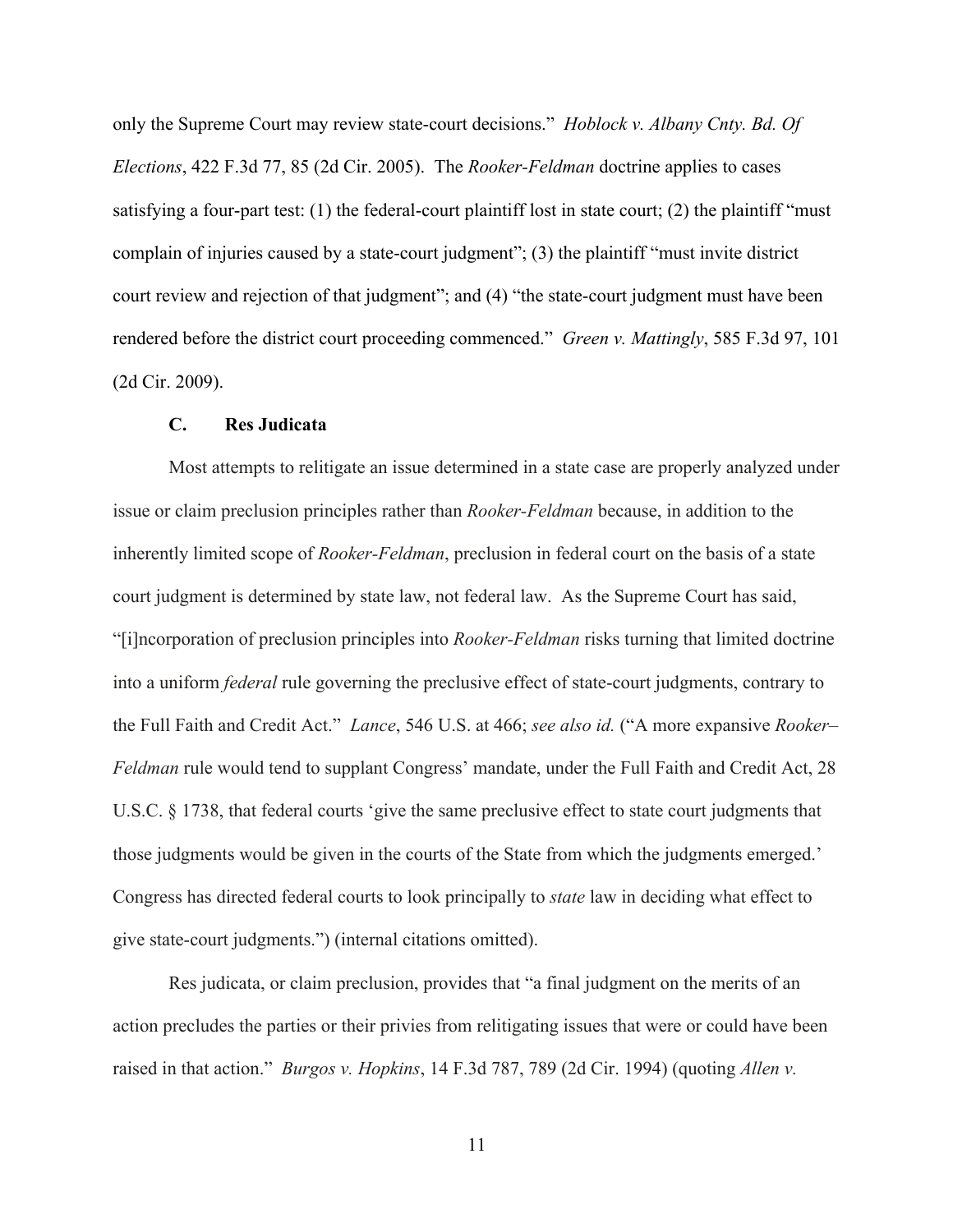*McCurry*, 449 U.S. 90, 94 (1980)). "[T]he preclusive effect of a state court determination in a subsequent federal action is determined by the rules of the state where the prior action occurred . . . ." *New York v. Sokol (In re Sokol)*, 113 F.3d 303, 306 (2d Cir. 1997) (citing 28 U.S.C. § 1738). Furthermore, in the bankruptcy context, the court must also consider "whether an independent judgment in a separate proceeding would 'impair, destroy, challenge, or invalidate the enforceability or effectiveness' of the reorganization plan." *Corbett v. MacDonald Moving Servs., Inc.*, 124 F.3d 82, 88 (2d Cir. 1997) (quoting *Sure-Snap Corp. v. State St. Bank & Tr. Co.*, 948 F.2d 869, 875–76 (2d Cir. 1991)). "In applying the doctrine of res judicata, [a court] must keep in mind that a state court judgment has the same preclusive effect in federal court as the judgment would have had in state court." *Burka v. New York City Transit Auth.*, 32 F.3d 654, 657 (2d Cir. 1994); *see also Residential Cap.*, 501 B.R. at 635.

Under New York's doctrine of res judicata "a final judgment on the merits of an action precludes the parties or their privies from relitigating claims that were or could have been raised in that action." *Marvel Characters, Inc. v. Simon*, 310 F.3d 280, 286–87 (2d Cir. 2002). "This doctrine also applies to defenses that could have been litigated, including defenses to a foreclosure." *Yeiser v. GMAC Mortg. Corp.*, 535 F. Supp. 2d 413, 421 (S.D.N.Y. 2008). Although this doctrine requires "an identicality, or privity, of the plaintiffs and defendants in the initial and subsequent actions," this requirement "is not strictly imposed where the party against whom claim preclusion is sought has, in essence, already received his or her day in court, and the application of *res judicata* would not alter this conclusion." *Pharr v. Evergreen Garden, Inc.*, 123 F. App'x 420, 424 (2d Cir. 2005).

When the elements for res judicata are satisfied, bankruptcy courts may look behind a state court decision only where such judgment was obtained by fraud or collusion, or where the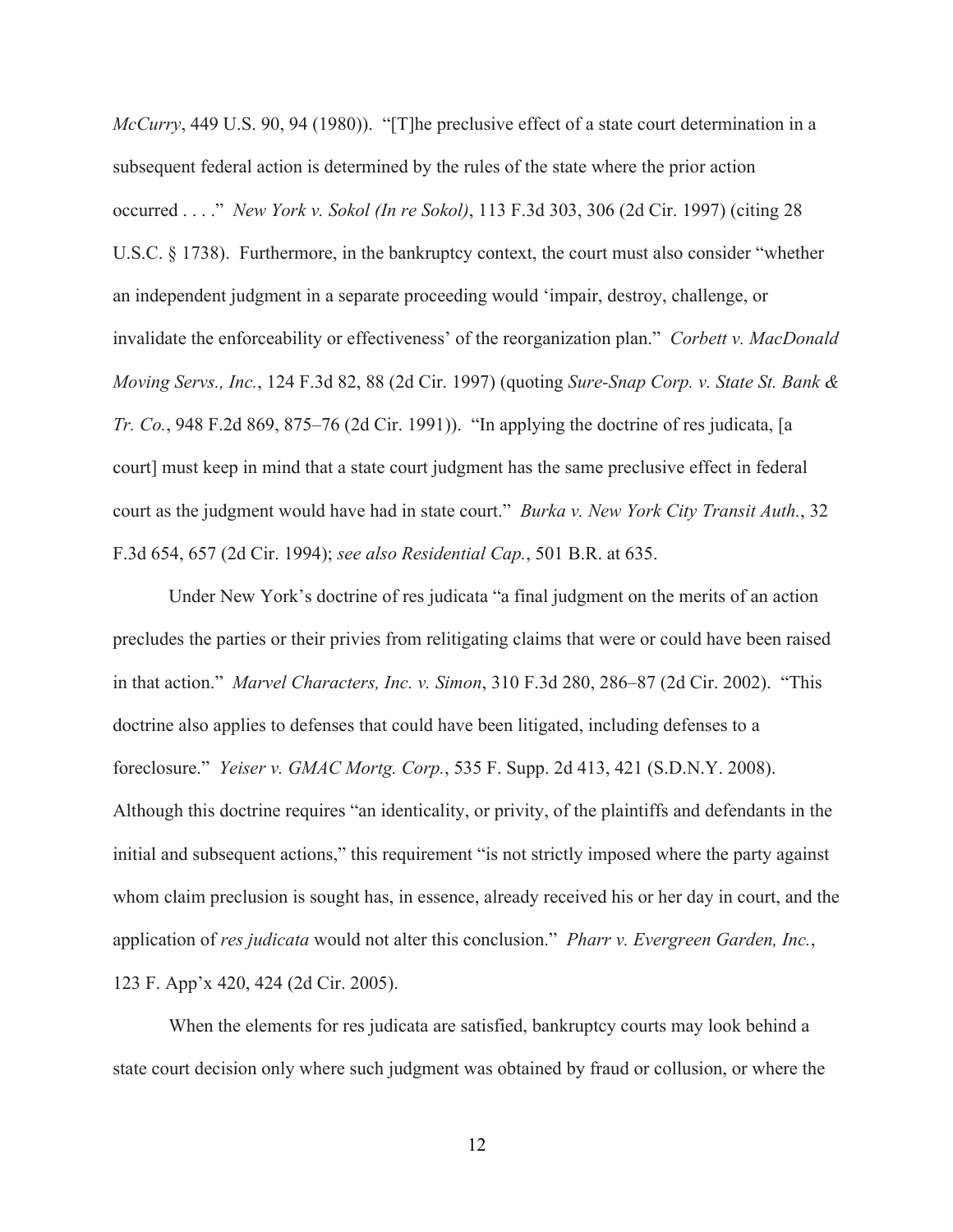state court lacked jurisdiction. *Kelleran v. Andrijevic,* 825 F.2d 692, 694 (2d Cir. 1987). "'[F]raud in the procurement of a judgment' sufficient to warrant relief therefrom is properly identified with 'fraud on the court,' *i.e.*, 'fraud which is directed to the judicial machinery itself and is not fraud between the parties . . . .'" *In re Laing*, 945 F.2d 354, 358 (10th Cir. 1991) (quoting *Bulloch v. United States*, 763 F.2d 1115, 1121 (10th Cir. 1985) (en banc)) (denying reconsideration of state court judgment where alleged fraud "was not . . . *directed at* the *state court* that rendered [the] judgment" but instead "related to the events that made up the *subject matter* of the state court action"). *See Residential Cap.*, 501 B.R. at 636.

#### **D. Rule 9019**

Pursuant to Rule 9019 of the Bankruptcy Rules, "[o]n motion by the trustee and after notice and a hearing, the court may approve a compromise or settlement." FED. R. BANKR. P. 9019(a). Settlements are generally favored in bankruptcy because they "minimize costly litigation and further parties' interests in expediting the administration of the bankruptcy estate." *In re MF Global, Inc.*, 2012 Bankr. LEXIS 3701, at \*15 (Bankr. S.D.N.Y. 2012) (citing *Myers v. Martin (In re Martin)*, 91 F.3d 389, 393 (3d Cir. 1996)). Before approving a settlement, a bankruptcy court must determine that it "is fair and equitable and in the best interests of the estate." *In re Drexel Burnham Lambert Grp. Inc.*, 134 B.R. 493, 496 (Bankr. S.D.N.Y. 1991) (citing *Protective Comm. for Indep. S'holders of TMT Trailer Ferry, Inc. v. Anderson*, 390 U.S. 414, 424 (1968)) (internal quotation marks omitted).

In determining whether a proposed settlement is fair and equitable, courts in the Second Circuit have set forth the following interrelated factors (each an "*Iridium* Factor" or a "Factor," and, collectively, "*Iridium* Factors" or "Factors") to consider:

> (1) the balance between the litigation's possibility of success and the settlement's future benefits; (2) the likelihood of complex and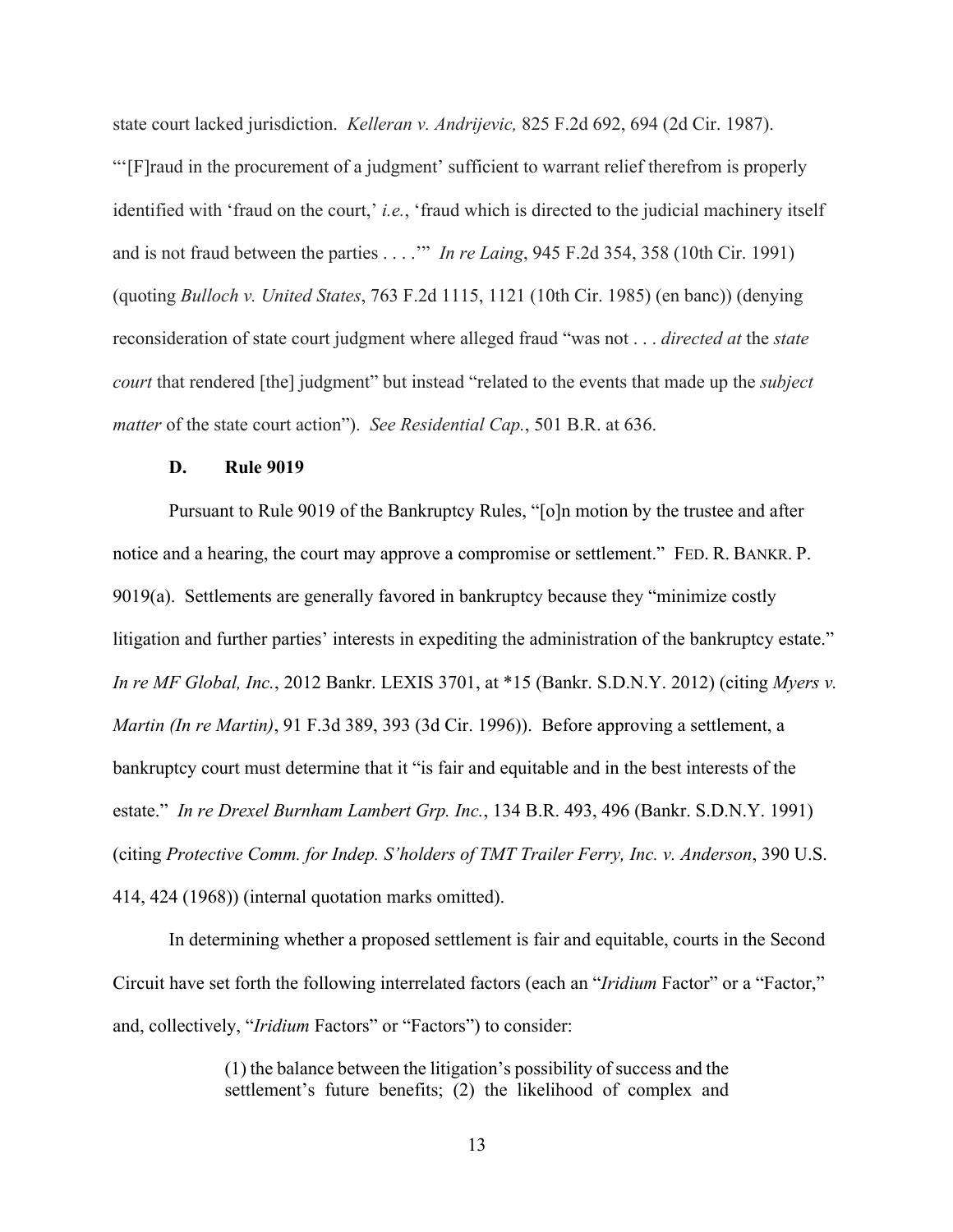protracted litigation, "with its attendant expense, inconvenience, and delay," including the difficulty in collecting on the judgment; (3) "the paramount interests of the creditors," including each affected class's relative benefits "and the degree to which creditors either do not object to or affirmatively support the proposed settlement"; (4) whether other parties in interest support the settlement; (5) the "competency and experience of counsel" supporting, and "[t]he experience and knowledge of the bankruptcy court judge" reviewing, the settlement; (6) "the nature and breadth of releases to be obtained by officers and directors"; and (7) "the extent to which the settlement is the product of arm's length bargaining."

*Motorola, Inc. v. Official Comm. of Unsecured Creditors (In re Iridium Operating LLC)*, 478

F.3d 452, 462 (2d Cir. 2007) (quoting *In re WorldCom, Inc.*, 347 B.R. 123, 137 (Bankr.

S.D.N.Y. 2006)).

The court must "canvass the issues and see whether the settlement falls below the lowest point in the range of reasonableness." *In re W.T. Grant Co.*, 699 F.2d 599, 608 (2d Cir. 1983) (citation and internal quotation marks omitted). While "the court is not required to conduct a trial on the terms to approve a settlement . . . [,] the court must inform itself of 'all facts necessary for an intelligent and objective opinion of the probabilities of ultimate success should the claim be litigated.'" *In re Kerner*, 599 B.R. 751, 755 (Bankr. S.D.N.Y. 2019) (quoting *O'Connell v. Packles (In re Hilsen)*, 404 B.R. 58, 70 (Bankr. E.D.N.Y. 2009)).

"Although approval of a settlement rests in the Court's sound discretion, the debtor's business judgment should not be ignored." *In re Stone Barn Manhattan LLC*, 405 B.R. 68, 75 (Bankr. S.D.N.Y. 2009) (citation omitted). In addition, the court "may give weight to the informed judgments of the trustee or debtor-in-possession and their counsel that a compromise is fair and equitable." *In re Drexel Burnham Lambert Grp. Inc.*, 134 B.R. 499, 505 (Bankr. S.D.N.Y. 1991).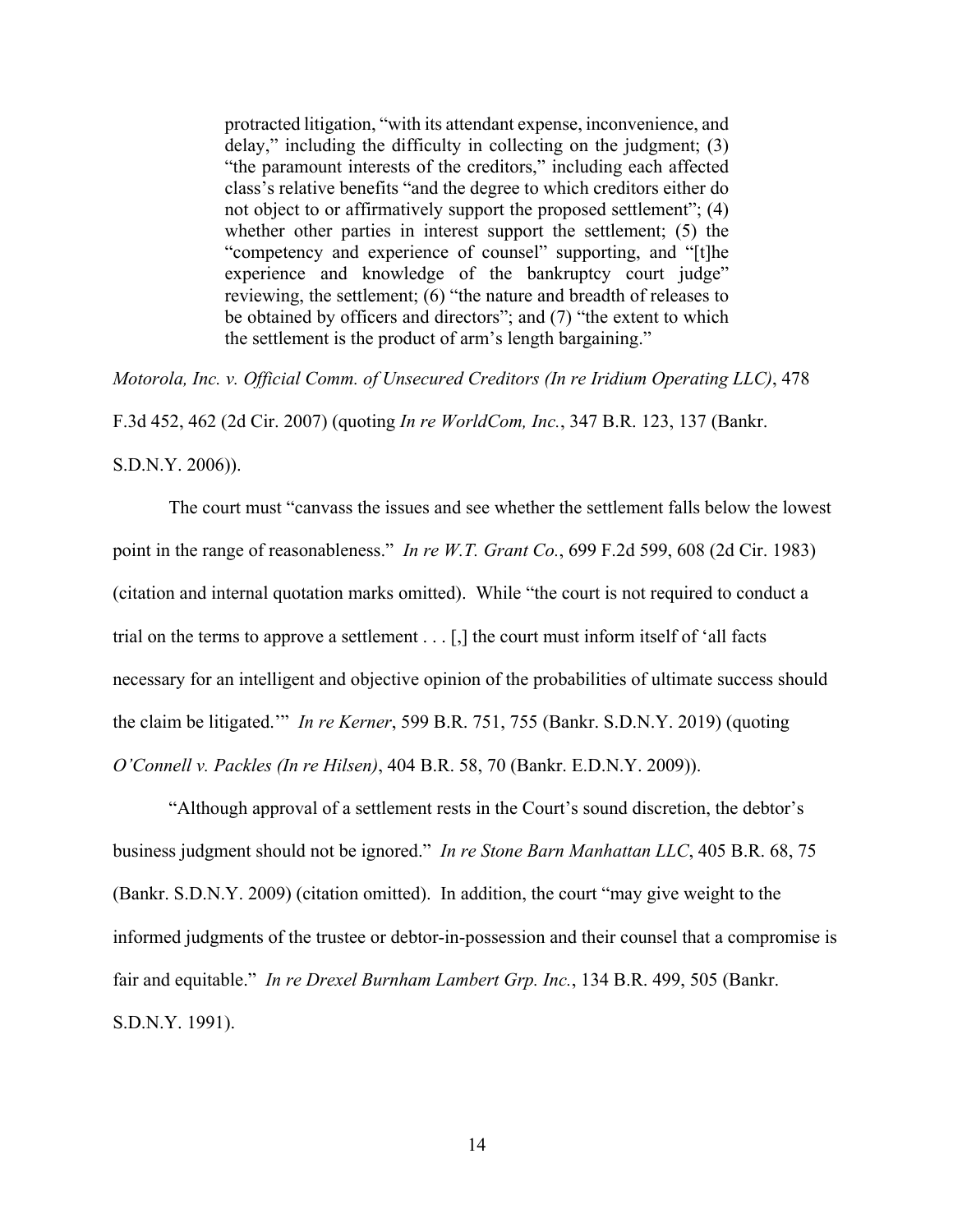#### **III. DISCUSSION**

The Court **GRANTS** the Motion to approve the settlement. The Stipulation is fair and equitable, within the range of reasonableness, and in the best interests of the Debtor's estate.

# **A. The Debtor Is Prevented from Challenging the State Court Orders in the Bankruptcy Court.**

The Debtor argues that 126 Realty has overstated the amount of its claim. Claim No. 3 is an allowed claim based on a State Court judgment entered against the Debtor. A claim based on a state court judgment is entitled to full faith and credit, and a federal court may not look behind it. *See* 28 U.S.C. § 1738; *Kremer v. Chem. Const. Corp.*, 456 U.S. 461, 462–63 (1982) ("As one of its first acts, Congress directed that all United States courts afford the same full faith and credit to state court judgments that would apply in the State's own courts. Act of May 26, 1790, ch. 11, 1 Stat. 122, 28 U.S.C. § 1738.").

Similarly, the *Rooker-Feldman* doctrine prevents litigants from challenging state court orders in federal courts as a means of re-litigating matters that were considered and decided by a court of competent jurisdiction. Because the judgment underlying Claim No. 3 is entitled to full faith and credit, the Claim Objection and the 9019 Objection both fail.

Furthermore, even if this Court had jurisdiction to review the validity of the foreclosure judgment, the Debtor's arguments would be barred by res judicata. Because the Debtor was a party to the State Court foreclosure action, and because she could have raised these defenses in that action, she is barred from asserting them at this juncture. Additionally, no extrinsic fraud is alleged in the procurement of the foreclosure judgment.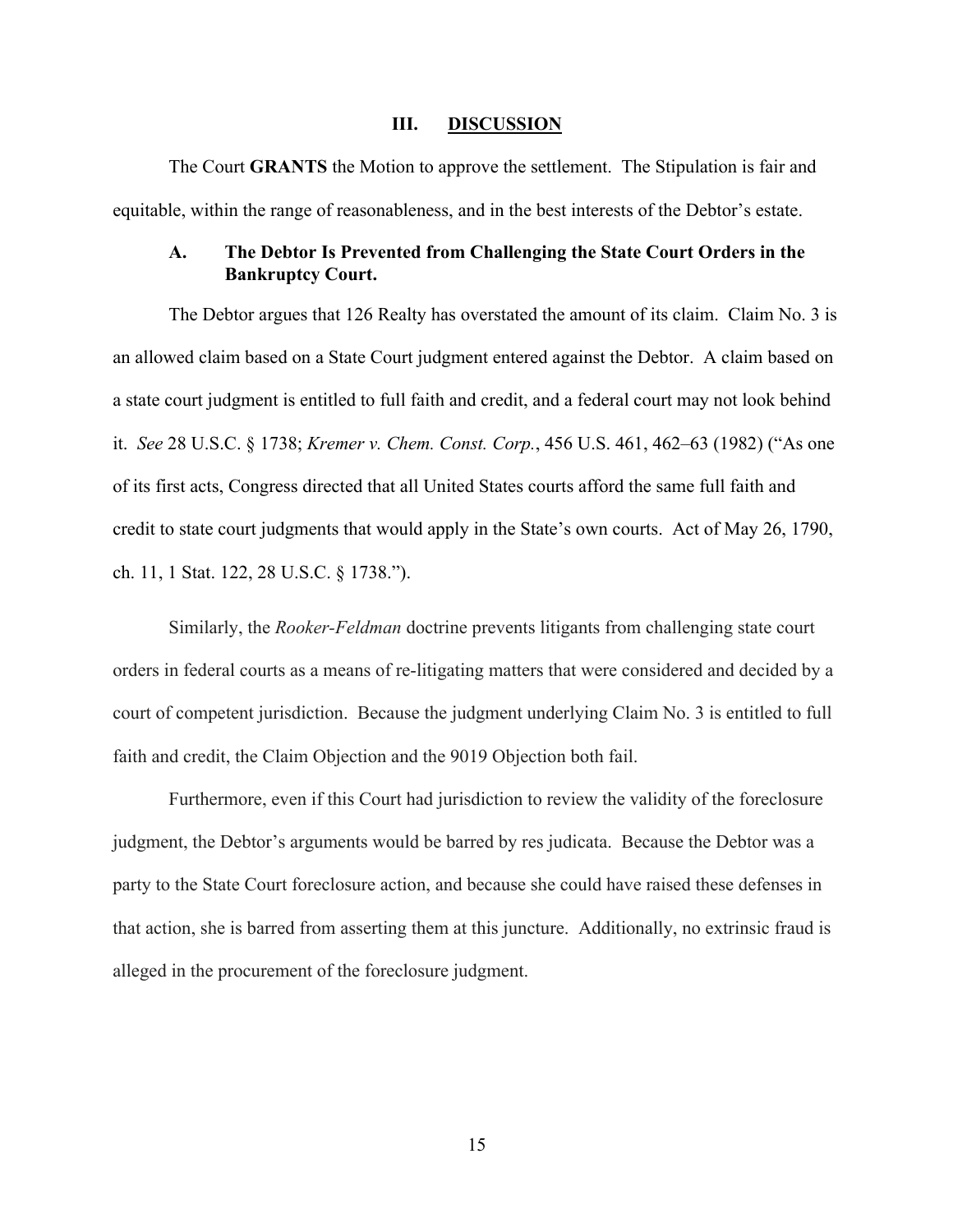#### **B. The Iridium Factors Weigh in Favor of Approving the Stipulation.**

An analysis of the *Iridium* Factors weighs in favor of approving the Stipulation.

# 1. Balance Between the Litigation's Possibility of Success and the Settlement's Benefits; Likelihood of Complex and Protracted Litigation and Related Costs

In the Motion, the Trustee submits that the first *Iridium* factor is not applicable because there is currently no litigation pending in this case before this Court. (Motion ¶ 27.) The Trustee also submits that the Stipulation will eliminate potential disputes concerning the allowance of 126 Realty's claim, including any deficiency judgment that 126 Realty might otherwise obtain from the State Court. (*Id.*)

Furthermore, the possibility of success in litigating the Claim Objection likely does not outweigh the benefits of the Stipulation. 126 Realty has argued that it has timely filed Claim No. 3 which evidences the validity and amount of its claim and that the Debtor has not produced any evidence rebutting the validity of the claim. Rather, the Debtor raises the same arguments as she did in the State Court. The *Rooker-Feldman* doctrine applies to bar the Debtor from relitigating the State Court issues in the Bankruptcy Court. Furthermore, on February 4, 2021, the Appellate Division denied the Debtor's motion to reinstate her appeal. (Index No. 109284/05, Motion No. 2020-038757.)

As to the second *Iridium* Factor, the Trustee contends that the potential disputes regarding the amount of 126 Realty's deficiency judgment could significantly delay the administration of the Estate and result in additional administrative expenses. (Motion ¶ 27.)

Accordingly, the first and second *Iridium* Factors weigh in favor of approving the Stipulation.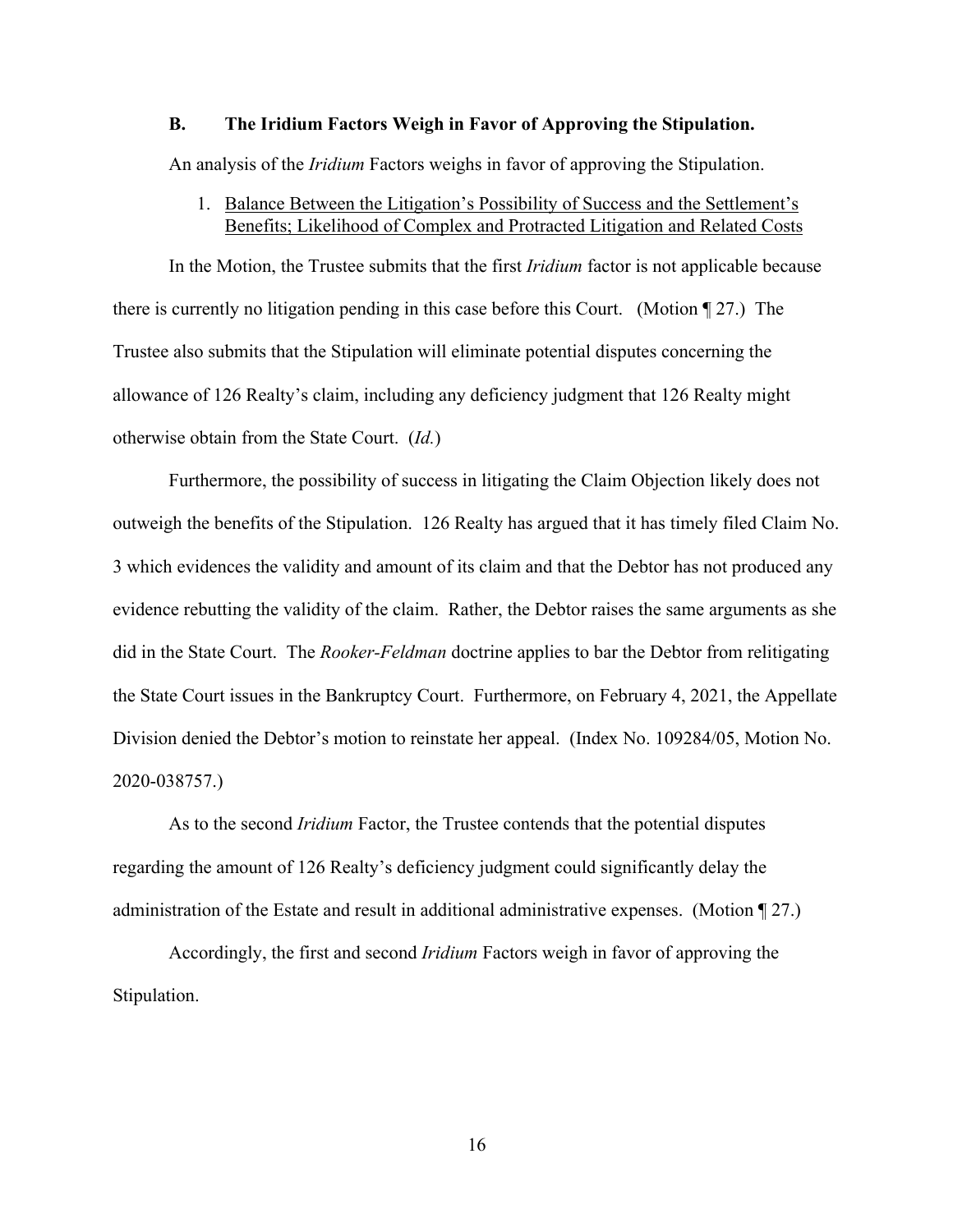# 2. The Interest of Creditors; Support of Other Parties in Interest; Sophistication of Counsel and Experience of the Court

The Trustee represents that the "the approval of the Stipulation is in the best interest of creditors because it will enable the Trustee to immediately take steps to complete the administration of this case, and make a 100% distribution to all allowed administrative expenses and presently filed unsecured claims." (*Id.*) Although the Debtor has objected to the Stipulation, the Stipulation also benefits the Debtor by abandoning to her the RBC Advantage funds of \$60,075.91, the Miami Property, and her homestead, the 119th Street Property, as well as preserving her right to receive a discharge from the Court. (*Id.*) Additionally, the Trustee states that the Stipulation was the product of good faith discussions between sophisticated and experienced counsel for the Parties. (*Id.* ¶ 22.)

Accordingly, the third, fourth, and fifth *Iridium* Factors weigh in favor of approving the Stipulation.

### 3. Nature and Breadth of the Releases to be Obtained by Officers and Directors

The sixth *Iridium* Factor does not appear to be relevant here. Accordingly, the Court gives it no weight.

## 4. Arm's-Length Bargaining

The Trustee represents that the Stipulation was the product of arm's length and good faith discussions between sophisticated and experienced counsel for the Parties. (*Id.* ¶ 22; *see also*  Trustee Decl. ¶ 7.)

Accordingly, this Factor also weighs in favor of approving the Stipulation.

## **IV. CONCLUSION**

The *Iridium* factors weigh heavily in favor of approving the Stipulation. For the reasons explained above, the 9019 Objection and the Claim Objection are **OVERRULED**, the Motion is

17